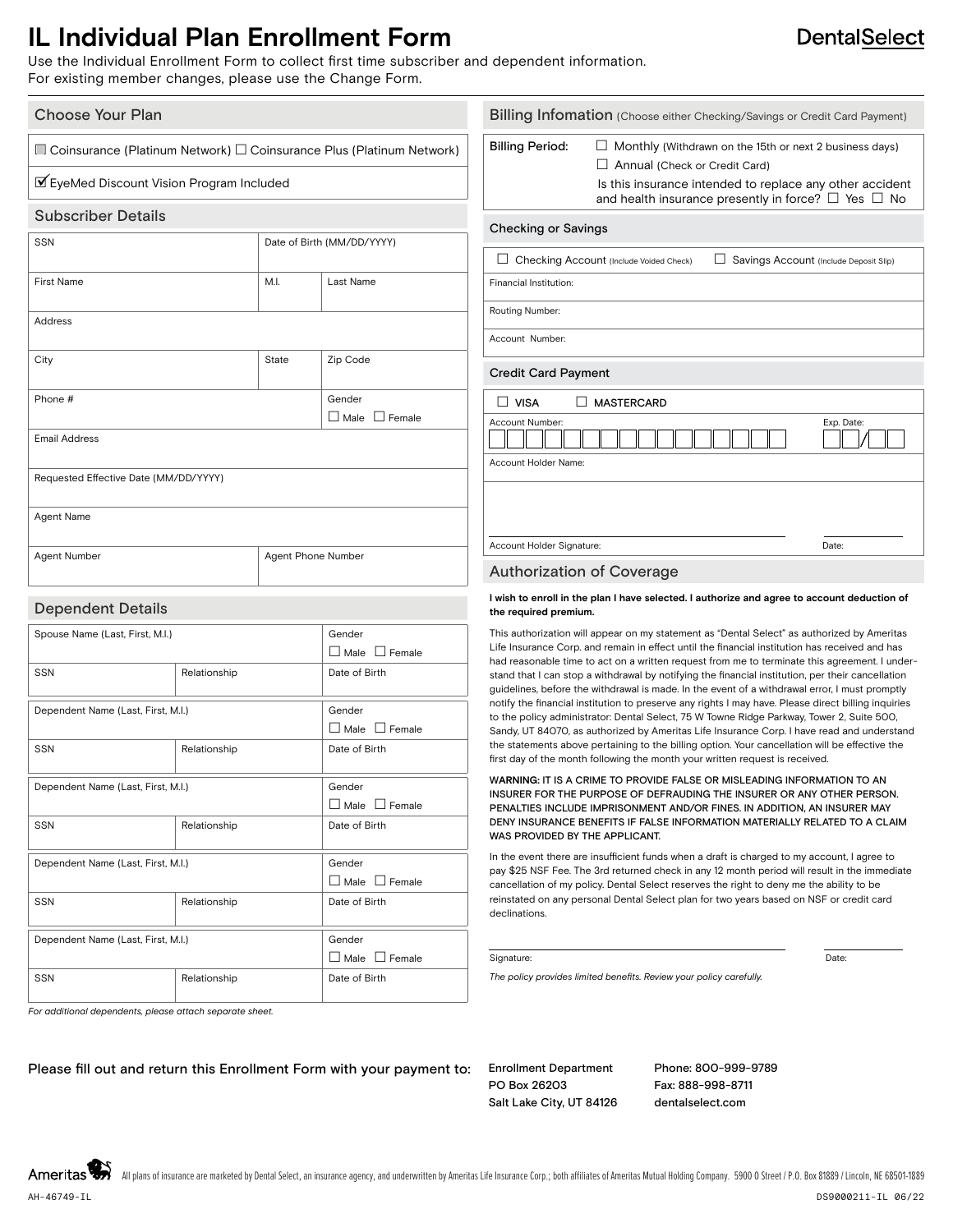# **Regulatory Notes**

## **DentalSelect**

#### **Review your policy carefully**

In several states, we are required to advise you of the following: Any person who knowingly and with intent to defraud provides false, incomplete, or misleading information in an application for insurance, or who knowingly presents a false or fraudulent claim for payment of a loss or benefit, is guilty of a crime and may be subject to fines and criminal penalties, including imprisonment. In addition, insurance benefits may be denied if false information provided by an applicant is materially related to a claim. (State-specific statements below.)

**Alabama:** Any person who knowingly presents a false or fraudulent claim for payment of a loss or benefit or who knowingly presents false information in an application for insurance is guilty of a crime and may be subject to restitution fines or confinement in prison, or any combination thereof.

**Alaska:** A person who knowingly and with intent to injure, defraud, or deceive an insurance company files a claim containing false, incomplete, or misleading information may be prosecuted under state law.

**Arizona:** For your protection Arizona law requires the following statement to appear on this form. Any person who knowingly presents a false or fraudulent claim for payment of a loss is subject to criminal and civil penalties.

**Arkansas:** Any person who knowingly presents a false or fraudulent claim for payment of a loss or benefit or knowingly presents false information in an application for insurance is guilty of a crime and may be subject to fines and confinement in prison.

**California:** For your protection California law requires the following to appear on this form: Any person who knowingly presents false or fraudulent claim for the payment of a loss is guilty of a crime and may be subject to fines and confinement in state prison. California law prohibits an HIV test from being required or used by health insurance companies as a condition of obtaining health insurance coverage. For policies issued, amended, delivered, or renewed in California, dependent coverage includes individuals who are registered domestic partners and their dependents.

 **No Cost Language Services.** You can get an interpreter and have documents read to you in your language. For help, call us at the number listed on your ID card or 877-233-3797. For more help call the CA Dept. of Insurance at 800-927-4357.

 **Servicios de idiomas sin costo.** Puede obtener un intérprete y que le lean los documentos en español. Para obtener ayuda, llámenos al número que fi gura en su tarjeta de identifi cación o al 877-233-2797. Para obtener más ayuda, llame al Departamento de Seguros de CA al 800-927-4357.

**Colorado:** It is unlawful to knowingly provide false, incomplete, or misleading facts or information to an insurance company for the purpose of defrauding or attempting to defraud the company. Penalties may include imprisonment, fines, denial of insurance and civil damages. Any insurance company or agent of an insurance company who knowingly provides false, incomplete, or misleading facts or information to a policyholder or claimant for the purpose of defrauding or attempting to defraud the policyholder or claimant with regard to a settlement or award payable from insurance proceeds shall be reported to the Colorado division of insurance within the department of regulatory agencies.

**Delaware:** Any person who knowingly, and with intent to injure, defraud or deceive any insurer, files a statement of claim containing any false, incomplete or misleading information is guilty of a felony.

**District of Columbia:** WARNING: It is a crime to provide false or misleading information to an insurer for the purpose of defrauding the insurer or any other person. Penalties include imprisonment and/or fines. In addition, an insurer may deny insurance benefits if false information materially related to a claim was provided by the applicant. Individuals may be charged a one-time application fee that will not exceed \$35. Billing fees will be applied on a per bill basis and may be reduced for bills paid on an automatic basis (credit card, bank withdraw, etc.) This billing fee will not exceed \$8 per bill.

**Florida:** Any person who knowingly, and with intent to injure, defraud or deceive any insurer files a statement of claim or an application containing any false, incomplete, or misleading information is guilty of a felony of the third degree.

**Georgia:** Any person who, with intent to defraud or knowing that he is facilitating a fraud against insurer, submits an application or files a claim containing a false or deceptive statement may have violated state law.

**Idaho:** Any person who knowingly, and with intent to defraud or deceive any insurance company, files a statement or claim containing any false, incomplete, or misleading information is guilty of a felony.

**Indiana:** A person who knowingly, and with intent to defraud an insurer files a statement of claim containing any false, incomplete, or misleading information commits a felony.

**Kentucky:** Any person who knowingly and with intent to defraud any insurance company or other person files a statement of claim containing any materially false information or conceals, for the purpose of misleading, information concerning any fact material thereto commits a fraudulent insurance act, which is a crime.

**Louisiana:** Any person who knowingly presents a false or fraudulent claim for payment of a loss or benefit or knowingly presents false information in an application for insurance is guilty of a crime and may be subject to fines and confinement in prison.

**Maine:** It is a crime to knowingly provide false, incomplete or misleading information to an insurance company for the purpose of defrauding the company. Penalties may include imprisonment, fines, or a denial of insurance benefits.

**Maryland:** Any person who knowingly or willfully presents a false or fraudulent claim for payment of a loss or benefit or who knowingly or willfully presents false information in an application for insurance is guilty of a crime and may be subject to fines and confinement in prison.

**Massachusetts:** This policy may be subject to waiting periods and limitations. Please refer to your Policy. This Policy is renewable at Your option unless: (1) Your Renewal Premium is not received before the Grace Period ends; (2) We refuse to renew all Policies of this form in Your state of residence; or (3) Subject to the termination provisions provided herein. No refusal of renewal will affect an existing claim.

**Minnesota:** A person who files a claim with intent to defraud or helps commit a fraud against an insurer is guilty of a crime.

**Nebraska:** Any person who, with intent to defraud or knowing that he is facilitating a fraud against insurer, submits an application or files a claim containing a false or deceptive statement may have violated state law.

**New Hampshire:** Any person who with a purpose to injure, defraud, or deceive any insurance company, files a statement of claim containing any false, incomplete, or misleading information is subject to prosecution and punishment for insurance fraud, as provided by RSA 638.20

**New Jersey:** Any person who knowingly files a statement of claim containing any false or misleading information is subject to criminal and civil penalties.

**New Mexico:** Any person who knowingly presents a false or fraudulent claim for payment of a loss or benefit or knowingly presents false information in an application for insurance is guilty of a crime and may be subject to civil fines and criminal penalties. **This type of plan is NOT considered "minimum essential coverage" under the Affordable Care Act and therefore does not satisfy the individual mandate that you have health insurance coverage. If you do not have other health insurance coverage, you may be subject to a federal tax penalty.**

**New York:** Any person who knowingly and with intent to defraud any insurance company or other person files an application for insurance or statement of claim containing any materially false information, or conceals for the purpose of misleading, information concerning any fact material thereto, commits a fraudulent insurance act, which is a crime, and shall also be subject to a civil penalty not to exceed five thousand dollars and the stated value of the claim for each such violation.

**North Carolina:** After 2 years from the date of issue or reinstatement of this policy, no misstatements made by the applicant in the application shall be used to void the policy or deny a claim for loss commencing after the expiration of such 2 year period.

**Ohio:** Any person who, with intent to defraud or knowing that he is facilitating a fraud against an insurer, submits an application or files a claim containing a false or deceptive statement is guilty of insurance fraud.